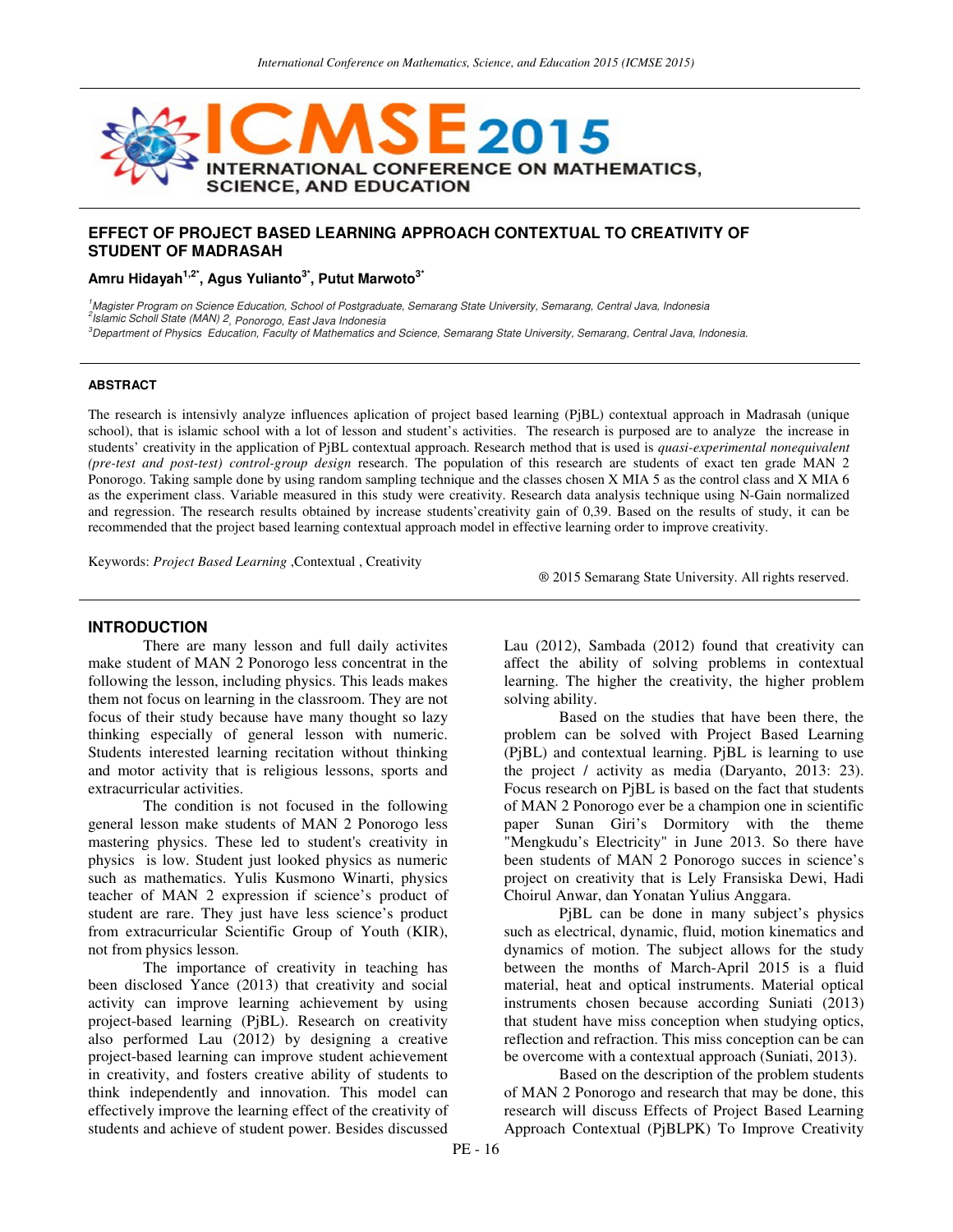of Students of Madrasah. Decision taken based on the research validation, observation, tests and questionnaires. Analysis of result using statistical and described.

#### **METHODS**

This type of research to be carried out is a quasiexperimental research nonequivalent (pre-test and posttest) control-group design. This study selecting a sample of experimental classes and control classes from the population. Experimental class and control class from 6 class natural science students (MIA) of MAN 2 Ponorogo by random sampling. This study assumes that all students class X of natural science students of MAN 2 Ponorogo have the same capability. Pre-tests and post-tests given in the experimental class and control class, but PjBLPK only treated in the experimental class.

Student's creativity seen from assessment in terms of creativity when they answering test problem solving abilities. Creativity in answering test refers to the four components of creativity Torrance Test (Mokaram, 2011: 39): 1) fluency, 2) flexibility; 3) elaboration, and 4) Originality. Assessment of creativity while before (pretest) and after (posttest) n-gain analyzed by using the following equation:

$$
\langle g \rangle = \frac{Spost - Spre}{Smax - Spre} \q (Hake, 1999)
$$

Interpretation of the calculation of n-gain creativity of students from further tests were analyzed by descriptive quantitative. The result strengthened by project assessment, observation sheets and questionnaires creativity attitude. Increased creativity known if it meets the criteria of medium and high. Comparation result in experimental class in comparison and control class to see differences increase.

#### **RESULTS AND DISCUSSION**

Student's creativity involves scores of test creativity, creative attitude, and project assesment. Difference result from the three measurements to determine the improvement seen. The average increase in all assessments of creativity shown in Figure 1 and Figure 2.



**Figure 1**. The average increase in creativity of tests, creative attitude, and project assesment



**Figure 2.** The average increase overall creativity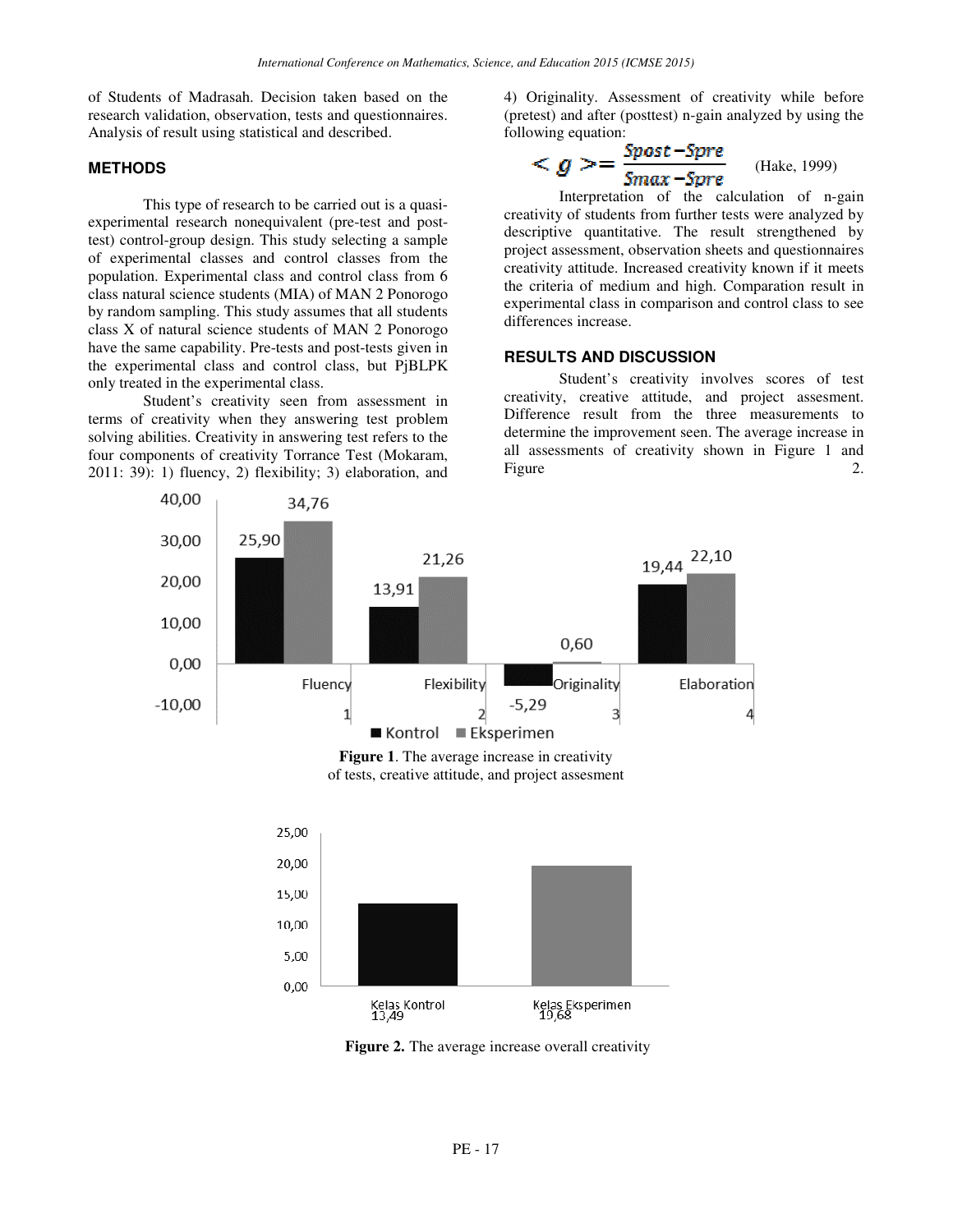The biggest improvement seen in fluency component and the smallest increase in originality. Average component fluency experience learning PjBLPK the experimental class average 34.76 and the control class average 25.90. Originality after experiencing learning component PjBLPK the experimental class is very low at only 0.60. Originality and control classes who experience learning PjBLPK actually decreased by - 5.29. Increase and decrease is due to the courage of students, use of materials unusual project, the imagination of pupils and students enthusiastic about trying new things different in experimentation classes

and control classes as a result of differences in the treatment of learning.

Although there are components that declined in the control class, but overall, creativity control class and experimental class increased as shown in Figure 2. The increase in the experimental class 19.68 and increased control class 13.49. Calculation of the increase in the overall assessment of creativity is supported by the analysis of N-Gain stating criteria for "Low" for the control classes and the criteria of "Medium" for the experimental class. The calculations presented in Table 1 and Table 2.

| Assesment            | No             | Componen           | <b>Beginning</b> | Ending | < g >    | Criteria |
|----------------------|----------------|--------------------|------------------|--------|----------|----------|
| Test                 | $\mathbf{1}$   | Fluency            | 12,15            | 66,04  | 0,61     | Medium   |
|                      | $\overline{2}$ | <i>Flexibility</i> | 8,70             | 31,50  | 0,25     | Low      |
|                      | 3              | Originality        | 0,00             | 10,50  | 0,11     | Low      |
|                      | 4              | Elaboration        | 0,00             | 30,00  | 0,30     | Medium   |
| Creative<br>Attitude | 1              | Fluency            | 76,9             | 76,79  | 0,00     | Low      |
|                      | 2              | <i>Flexibility</i> | 71,75            | 76,79  | 0,18     | Low      |
|                      | 3              | Originality        | 75,36            | 76,79  | 0,06     | Low      |
|                      | 4              | Elaboration        | 76,43            | 83,93  | 0,32     | Medium   |
| Project              | 1              | Fluency            | 61,11            | 85,04  | 0,62     | Medium   |
|                      | 2              | <i>Flexibility</i> | 56,25            | 70,14  | 0,32     | Medium   |
|                      | 3              | Originality        | 97,22            | 69,42  | $-10,00$ | Low      |
|                      | 4              | Elaboration        | 76,39            | 97,22  | 0,88     | High     |
|                      |                | Avarage            | 51,02            | 64,51  | 0,28     | Low      |

## Table 1 N-class creativity Gain Control

| Table 2. N-Gain creativity experimental class |
|-----------------------------------------------|
|-----------------------------------------------|

| Assesment            | N <sub>0</sub> | Componen           | Beginning | Ending | < g >   | Criteria |
|----------------------|----------------|--------------------|-----------|--------|---------|----------|
| Test                 | 1              | Fluency            | 13,82     | 71,88  | 0,67    | Medium   |
|                      | 2              | Flexibility        | 0,90      | 44,70  | 0,44    | Medium   |
|                      | 3              | Originality        | 0,21      | 8,82   | 0,09    | Low      |
|                      | 4              | Elaboration        | 1,00      | 38,00  | 0,37    | Medium   |
| Creative<br>Attitude | 1              | Fluency            | 75,09     | 85,71  | 0,43    | Medium   |
|                      | $\overline{2}$ | <i>Flexibility</i> | 78,21     | 85,00  | 0,31    | Medium   |
|                      | 3              | Originality        | 71,79     | 78,21  | 0,23    | Low      |
|                      | 4              | Elaboration        | 74,29     | 85,71  | 0,44    | Medium   |
| Project              | 1              | Fluency            | 50,00     | 85,59  | 0,71    | High     |
|                      | 2              | Flexibility        | 62,50     | 75,69  | 0,35    | Medium   |
|                      | 3              | Originality        | 82,64     | 69,42  | $-0,76$ | Low      |
|                      | 4              | Elaboration        | 82,11     | 100,00 | 1,00    | High     |
|                      |                | Avarage            | 49,38     | 69,06  | 0,39    | Medium   |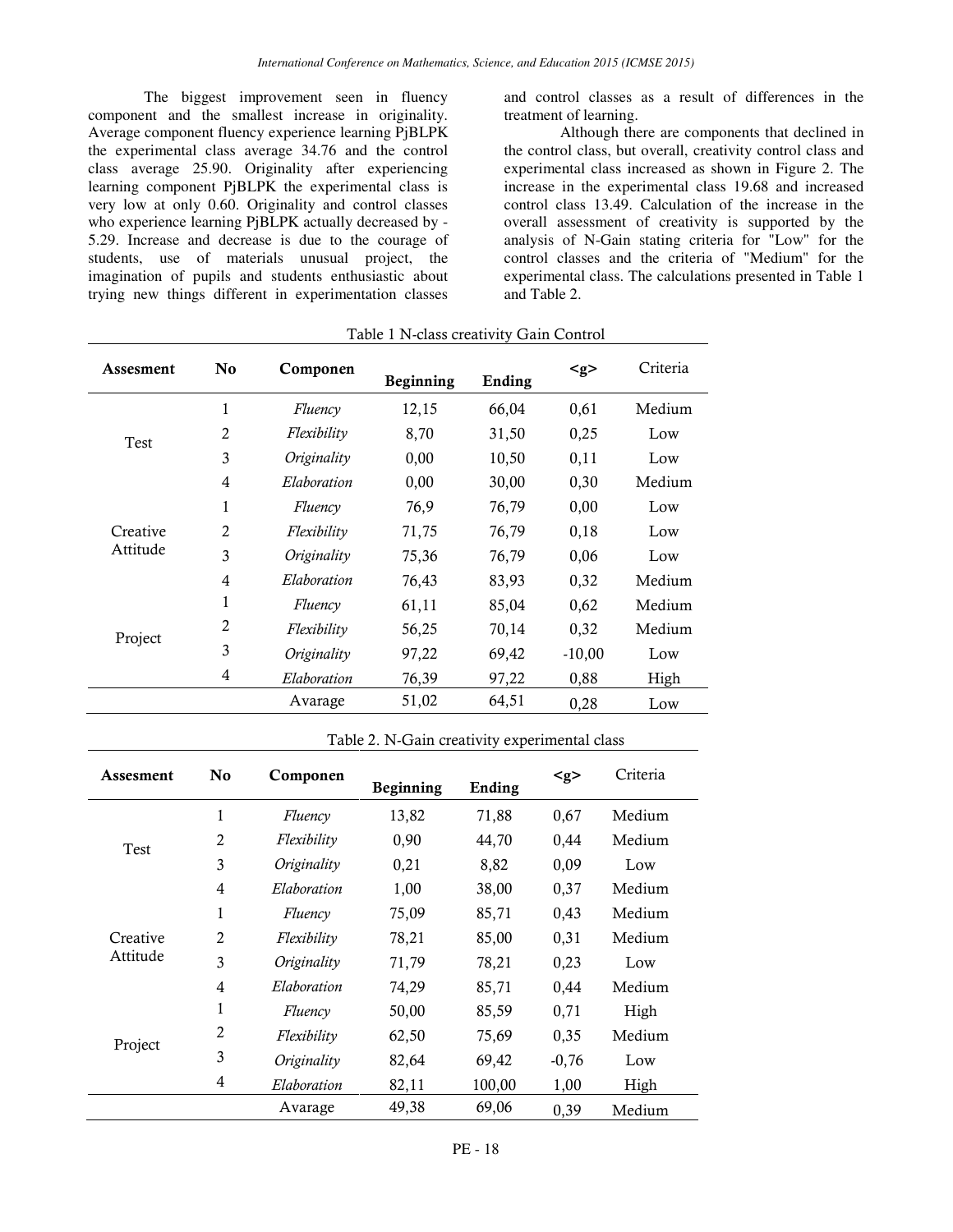Based on the test results are consistent with observations creativity, creative attitude, and assessment of the project, it was concluded that increased student creativity through learning PjBLPK. The questionnaire results in this study is not used as a basis for conclusions because the questionnaire not show any significant improvement.

The results showed an increase creativity in experimental class higher. This increase occurred after students had six PjBLPK learning. This is consistent with an increase in creativity Luthvitasari invention, et al (2013) when examining the effect of the project on the ability of creative thinking, critical thinking and generic science.

Increasing of creativity is not only seen the value in general, but also be seen from the values of each component of creativity such as fluency, flexibility, originality, and elaboration. The value of creativity of the pre test and post test also showed a change in the category of student's creativity. When pre-test, student's creativity from experimental class and control class categorized "Very Low", and after post test changes into various categories of creativity. After heading the test, the experimental class students with creativity category appeared fairly (50%) and high category (5%). Creativity student high category only appears in the experimental class, while the control class only appears students with sufficient category (37%). Increased creativity that occurs in experimental class and control class according to research Yance (2013) which concluded project learning can enable students including improving social skills, creativity, and learning outcomes.

Increased creativity seen from the value of creativity in line with the increase in the creativity of observation. Creative attitude at the first meeting of the control class show is 76.29 and 78.93 for the sixth meeting so as to have an increase in 2.64. This increase shows that the difference in learning more PjBLPK can improve the attitude of learning PIBLPK creative than usual. Changes in attitude as a result of project-based learning has also been discussed by Baran et alll (2011) which showed the difference in the attitude of the students after attending a physics-based learning project on the computer.

Stability enhancement creative attitude in class experiments show that learning can PjBLPK continuously improve creative attitude. Conditioning class for continuous running PjBLPK thus enhancing creativity according to Mishra (2013) which states conditioning learning environment can enhance students' creativity.

The increase seen in tests of creativity and creative attitude is reinforced by the observation project assessment. The first project that is making Charta Eye and Eye Defects and projects 3 that is making of star's telescope. There is a difference in the improvement of project assessment and control class experimental class, but not too far. Assessment projects increased 15.89

experimental class and control class 15.27. Although only a small difference, but still experimental class has the distinction of a higher increase. Creativity seen an increase in the project, indicating the quality of student cooperation in resolving a problem. Cooperation is completing a project in accordance with Hilvonen and Ovaska (2010), which shows the quality of project completion is determined by the cooperation of students and teachers the ability to direct giving rise to the motivation to complete the project.

Interpretation of the components of creativity in project assessment shows that the largest component of the increase in fluency. Elaboration experimental group showed the control class 35.59 and 23.93. Originality components decreased. Originality of the experimental class and the control class 27.80 - 13.22. Components and component flexibility elaboration control class and experimental class revolves around the same figure.

Creativity questionnaire were not used as a basis for decisions about improvement of creativity. Conclusions do not involve an increase in creativity with creativity questionnaire results due to the result in Figure 1. Improved control class creativity of the questionnaire creativity by 1.92 and 0.80 increase in the experimental class creativity. The small size of this increase shows no significant difference in the results of the questionnaire creativity both for the experimental class and the control class.

Increased creativity component includes fluency, flexibility, originality and elaboration. Improved fluency is affected by the courage of students to perform a presentation and ask that a form of motivation to work when learning takes place. Flexibility appears when students doing a project that uses unusual materials they use as loops. Originalities student appears when they maximize their imagination. It happened when they describing parts of the eye in the eye Charta project. Elaboration develops maximum at PjBLPK when they interested try new things when doing a project that is trying to use telescope to see objects located far away.

Based on the description of creativity both in terms of tests, observations creative attitude, and assessment of the project, it was concluded PjBLPK can enhance student's creativity of MAN 2 Ponorogo. Learning PjBLPK showed increased creativity is higher than the PjBL learning without incorporating elements contextual approach. Increased creativity through this PjBLPK according to research Andyawati (2013) which revealed the PjBL can increase creativity. Lau (2012) has also been reported that learning with the project will improve student achievement in creativity, and fosters creative abilities of students in independent thinking and innovation.

## **CONCLUSIONS AND RECOMMENDATIONS**

Conditions unfocused student of MAN 2 Ponorogo makes them less learning physics. This leads to